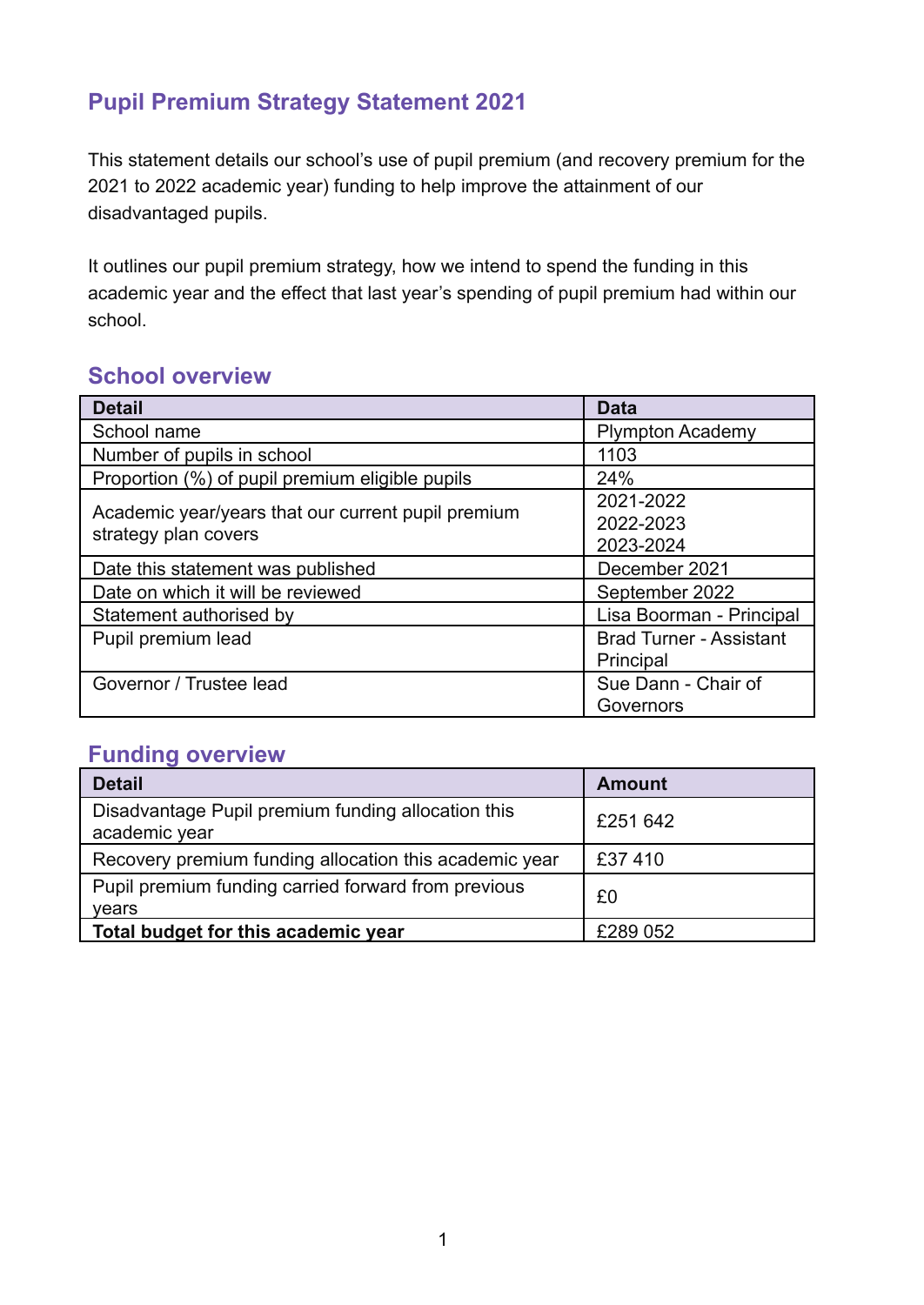# **Part A: Pupil premium strategy plan**

## **Statement of intent**

Our ultimate objectives for our disadvantaged pupils are:

- to move on to a well-matched, high quality educational provision when leaving the Academy, whether at post 16 or post 18
- to have the academic skills and knowledge to succeed in these environments, enabling them to access challenging and rewarding careers
- to enter the wider world as culturally rich, active contributors to their communities

Our current pupil premium strategy plan works towards achieving these objectives by:

- ensuring that all disadvantaged pupils are in receipt of a first class education that takes account of the latest research and evidence to inform our approaches to pedagogy
- explicitly addressing the key concern of attendance as a barrier to the acquisition of academic skills and knowledge in a way that ensures the needs of these families are fully understood and supported
- understanding and addressing the cultural capital deficit that can create a disconnect between disadvantaged pupils and their communities in a way that ensures they will become active citizens of the future

The key principles of our strategy plan are:

- disadvantaged pupils are not, fundamentally, any less able to achieve high outcomes and levels of success than their peers
- they may, however, require additional or different support in order to achieve these aims
- it is morally incumbent on all stakeholders to positively contribute to the achievement of these aims to truly engender the principle of social mobility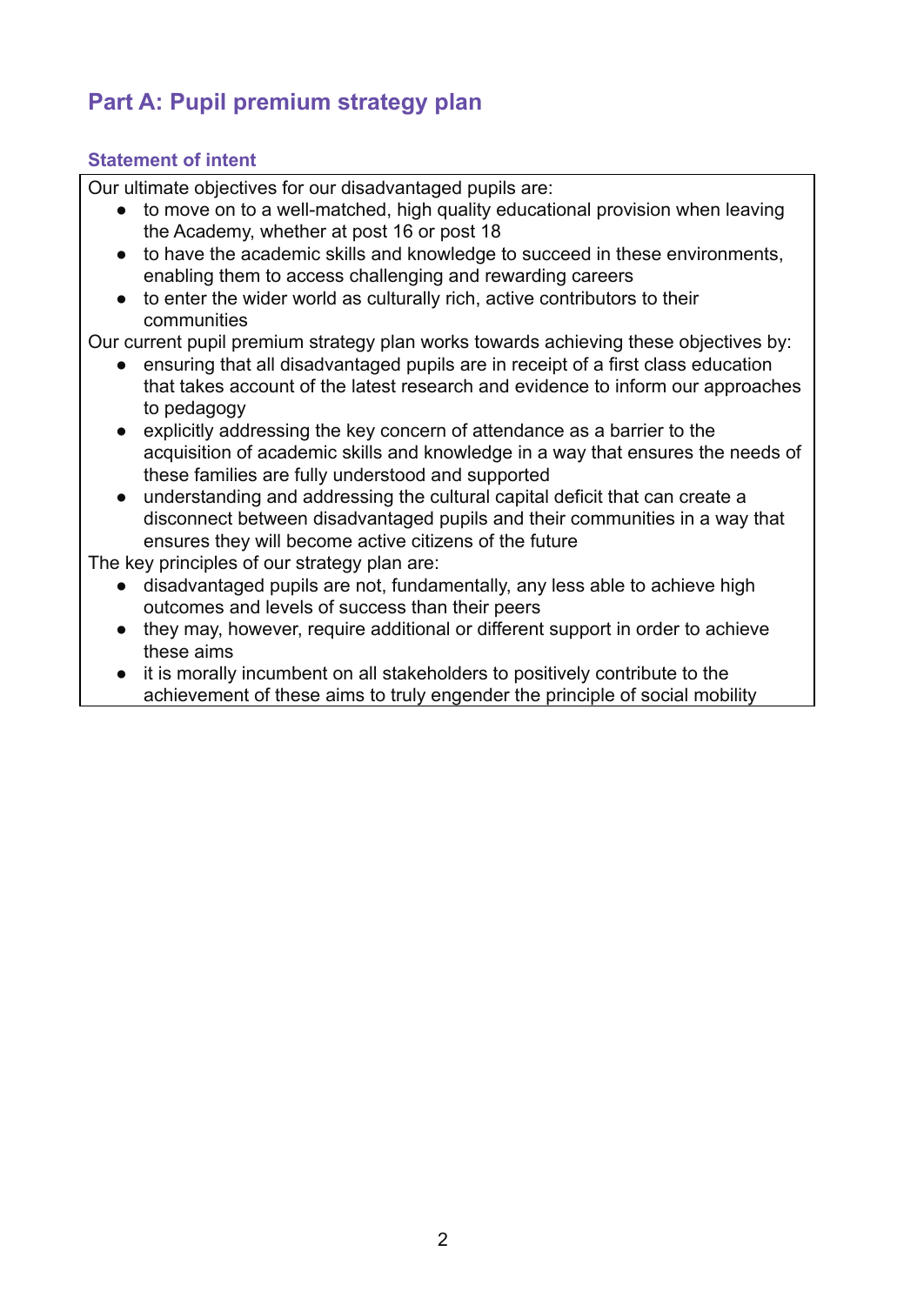# **Challenges**

This details the key challenges to achievement that we have identified among our disadvantaged pupils.

| <b>Challenge</b><br>number | <b>Detail of challenge</b>                                                                                                                                                                                                                                                                                                                                                                                                                                                                                                |                                         |                              |                                          |
|----------------------------|---------------------------------------------------------------------------------------------------------------------------------------------------------------------------------------------------------------------------------------------------------------------------------------------------------------------------------------------------------------------------------------------------------------------------------------------------------------------------------------------------------------------------|-----------------------------------------|------------------------------|------------------------------------------|
| 1                          | The underperformance of disadvantaged students compared to<br>non-disadvantaged students across a range of curriculum areas,<br>predominantly the GCSE subjects rather than the BTEC subjects.<br>Not enough students in receipt of pupil premium move onto sixth form<br>to study level 3 subjects.<br>A8 for PP (national comparator is 50.30):                                                                                                                                                                         |                                         |                              |                                          |
|                            | 2019                                                                                                                                                                                                                                                                                                                                                                                                                                                                                                                      | 2020                                    |                              | 2021                                     |
|                            | 29.51                                                                                                                                                                                                                                                                                                                                                                                                                                                                                                                     | 38.44                                   |                              | 48.33                                    |
|                            | Although the attainment data is improving, our disadvantaged students<br>are still below the national comparator of 50.30                                                                                                                                                                                                                                                                                                                                                                                                 |                                         |                              |                                          |
| $\overline{2}$             | Attendance data for the past three years shows an improving trend,<br>however the following data shows there is still a significant gap between<br>the disadvantaged and the non-disadvantaged students.<br>Disadvantaged<br>Non-disadvantaged<br>There is better engagement needed from the families of our<br>disadvantaged to ensure the importance of coming to school is<br>recognised. Student voice demonstrated that students understand that<br>importance but this is not echoed at home.                       | Attendance to<br>date<br>87.1%<br>91.6% | $PA < 90\%$<br>11.1%<br>2.8% | Absence<br>$90\% - 95\%$<br>15%<br>12.2% |
| 3                          | Involvement in extracurricular activity and wider cultural capital building<br>is at the core of our curriculum experiences and the personal<br>development programme. More disadvantaged students are accessing<br>careers in areas such as the Performing Arts, studying at some of the<br>top conservatoires across the country.<br>These areas of the curriculum have also been hardest hit by the<br>pandemic and a drop in uptake to the Performing Arts courses has<br>been seen by this years GCSE choice cohort. |                                         |                              |                                          |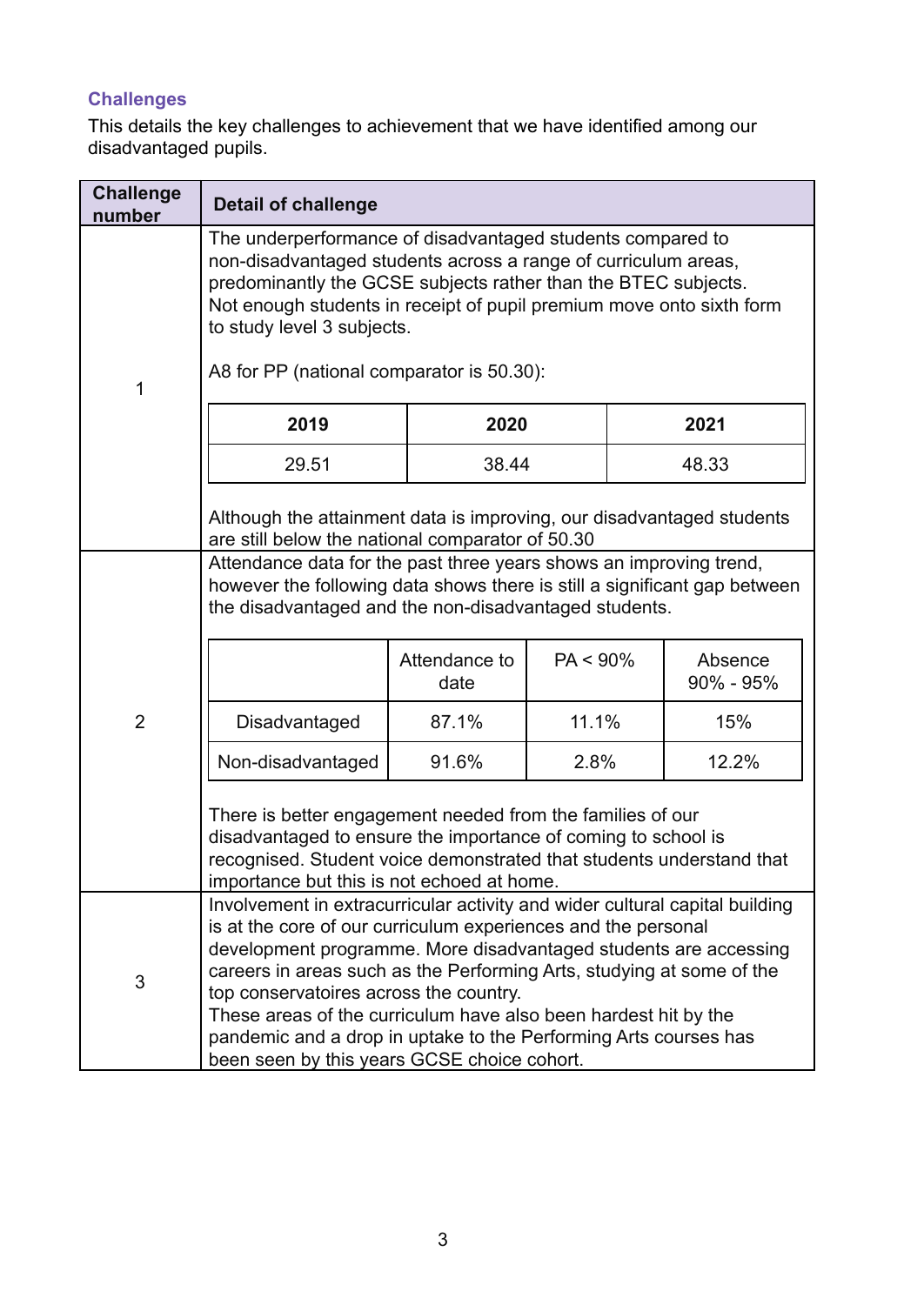# **Intended outcomes**

This explains the outcomes we are aiming for by the end of our current strategy plan, and how we will measure whether they have been achieved.

| <b>Intended outcome</b>                                                                                                                                                    | <b>Success criteria</b>                                                                                                                                                                                                                                                                                                                                                                                                                                                                                                                                                                                                                                              |
|----------------------------------------------------------------------------------------------------------------------------------------------------------------------------|----------------------------------------------------------------------------------------------------------------------------------------------------------------------------------------------------------------------------------------------------------------------------------------------------------------------------------------------------------------------------------------------------------------------------------------------------------------------------------------------------------------------------------------------------------------------------------------------------------------------------------------------------------------------|
| <b>Attendance</b><br>Disadvantaged pupils are not further<br>disadvantaged from their peers as a result<br>of lower attendance                                             | Disadvantaged pupils meet the Academy<br>attendance target of 96%<br>Clear plans are in place for those pupils<br>with low attendance, including an<br>academic catch up plan to address<br>missed learning<br>Disadvantaged attendance gap reduced<br>Disadvantaged PA gap reduced<br>Disadvantaged pupils<br>exclusion/seclusion data is equal to or<br>lower than that of non-disadvantaged<br>pupils and is lower than national<br>averages for this group                                                                                                                                                                                                       |
| <b>Character</b><br>Disadvantaged pupils are fully engaged<br>with the academy extracurricular<br>programme and other extracurricular<br>opportunities beyond the academy  | Participation rates within extra curricular<br>activities shows that 25% or more of<br>attendees are disadvantaged pupils, in<br>line with characteristic make up of the<br>academy.                                                                                                                                                                                                                                                                                                                                                                                                                                                                                 |
| <b>Outcomes</b><br>Quality first teaching in all lessons for all<br>pupils including disadvantaged, including<br>when classes cannot be taught by their<br>normal teacher. | Disadvantaged pupils achieve at least in<br>line with national averages<br>All subjects taught by subject specialist<br>teachers with high levels of subject<br>knowledge and secure delivery of<br>curriculum in line with department intent.<br>Staff are developed and upskilled in<br>strategies for supporting disadvantaged<br>pupils.<br>Metacognitive tools in place and used<br>effectively in lessons to support pupils<br>development.<br>All students aware of how learning is<br>sequenced and how curriculum builds<br>towards a bigger whole.<br>Reduction in agency supply staff by<br>employment and developed of<br>high-quality cover supervisors |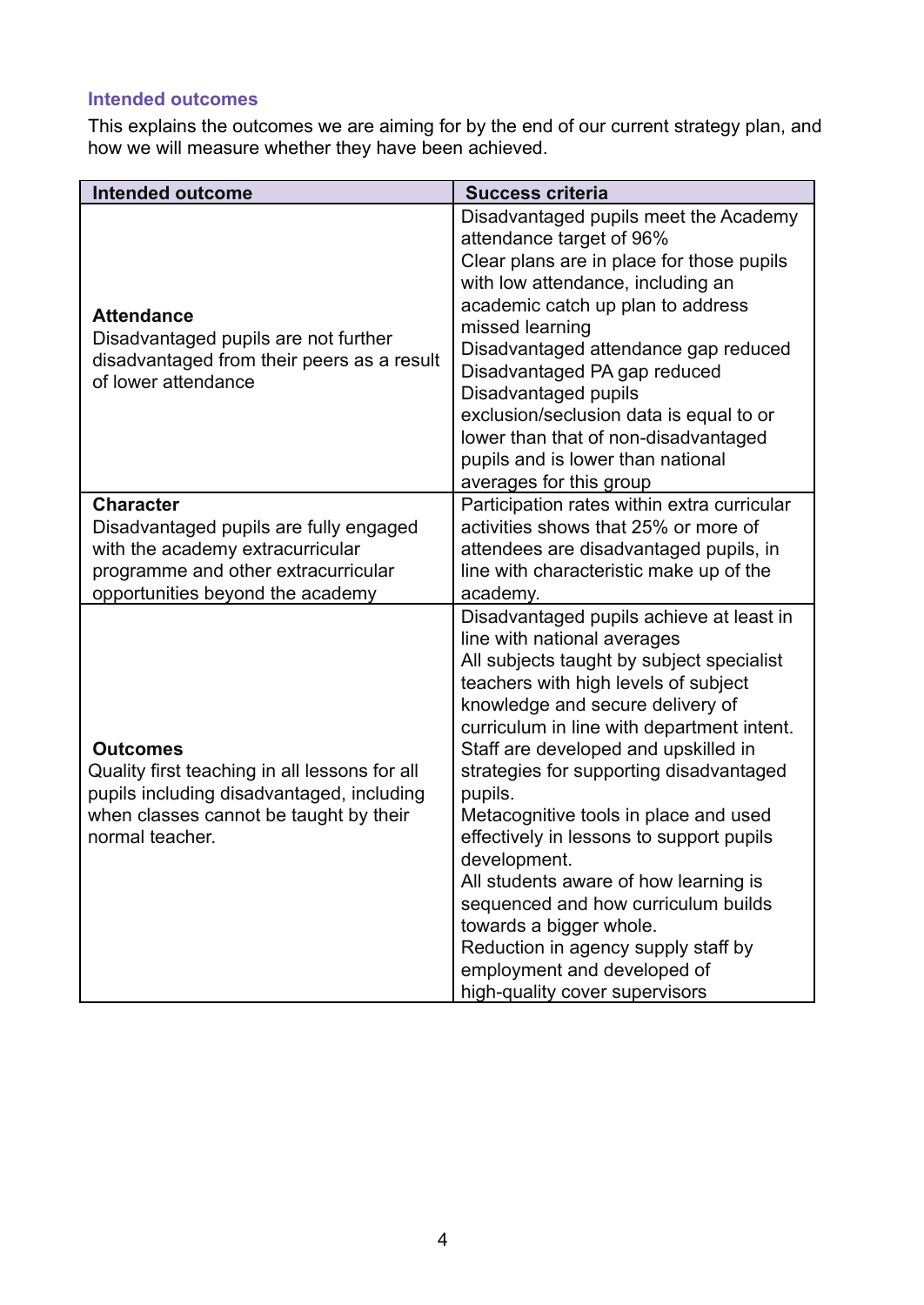# **Activity in this academic year**

This details how we intend to spend our pupil premium (and recovery premium funding) this academic year to address the challenges listed above.

| 20090100 0001. 2 720,727<br><b>Activity</b>                                                                                                         | <b>Evidence that supports this</b><br>approach                                                                                                                                                                                                                                                                                                                      | <b>Challenge</b><br>number(s)<br>addressed |
|-----------------------------------------------------------------------------------------------------------------------------------------------------|---------------------------------------------------------------------------------------------------------------------------------------------------------------------------------------------------------------------------------------------------------------------------------------------------------------------------------------------------------------------|--------------------------------------------|
| <b>Additional teaching</b><br>capacity in all core<br>subjects to enable<br>reduced class sizes                                                     | Providing additional teachers across<br>the core subjects enables smaller<br>groups, targeting the teaching to<br>specific needs, identified through<br>assessment                                                                                                                                                                                                  | 1, 2, 3                                    |
| Improving literacy in<br>all subject areas in<br>line with<br>recommendations in<br>the EEF Improving<br>Literacy in Secondary<br>Schools guidance. | Acquiring disciplinary literacy is key<br>for students as they learn new, more<br>complex concepts in each subject:<br>https://educationendowmentfoundati<br>on.org.uk/education-evidence/guida<br>nce-reports/literacy-ks3-ks4<br>https://educationendowmentfoundati<br>on.org.uk/education-evidence/teachi<br>ng-learning-toolkit/oral-language-inte<br>rventions | 1, 3                                       |
| Part cost of software<br>to support CATs<br>testing in years 7, 8<br>and 9                                                                          | Without the SATs at KS2, the CAT<br>tests will provide a good baseline for<br>students when they stgart o ntheir<br>KS3 and KS4 journey.<br>https://www.gl-assessment.co.uk/ass<br>essments/cat4/                                                                                                                                                                   | 1                                          |
| <b>Cost of Bedrock</b><br>software                                                                                                                  | Bedrock is being used throughout<br>KS3 to support literacy development<br>enabling all students, particularly<br>those disadvantaged students to<br>improve their literacy skills<br>https://bedrocklearning.org/                                                                                                                                                  | 1                                          |

#### **Teaching** Budgeted cost: £ *129,727*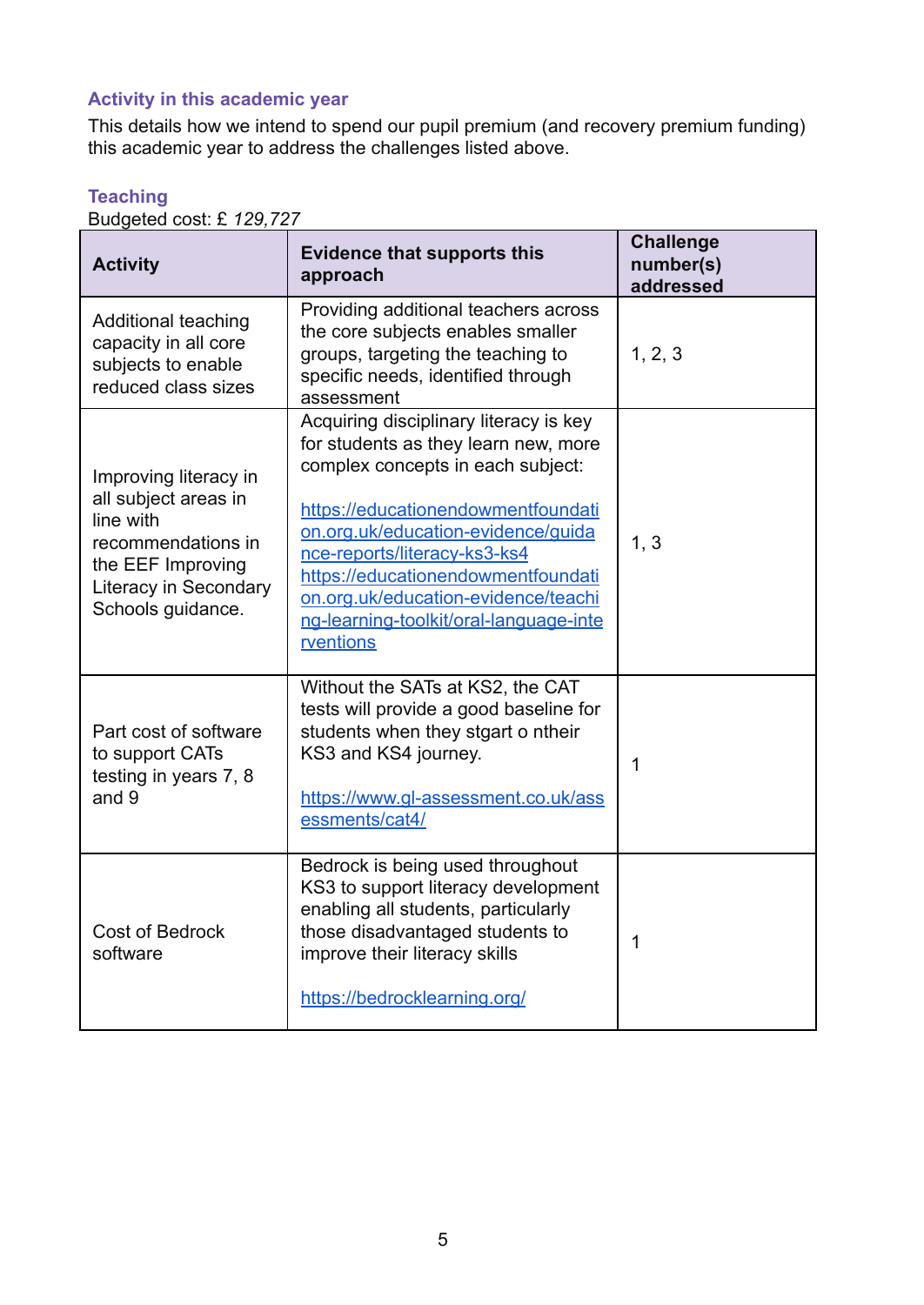# **Targeted academic support**

Budgeted cost: £ 99,230

| <b>Activity</b>                                                                                                                                                                                                                                                                                                                                                  | <b>Evidence that supports this</b><br>approach                                                                                                                                                                                                                                                                                                                                       | <b>Challenge</b><br>number(s)<br>addressed |
|------------------------------------------------------------------------------------------------------------------------------------------------------------------------------------------------------------------------------------------------------------------------------------------------------------------------------------------------------------------|--------------------------------------------------------------------------------------------------------------------------------------------------------------------------------------------------------------------------------------------------------------------------------------------------------------------------------------------------------------------------------------|--------------------------------------------|
| Pastoral team staffing<br>costs.                                                                                                                                                                                                                                                                                                                                 | Used to ensure an enhanced level of<br>support to students through the<br>provision of a full time pastoral<br>mentor for every individual year<br>group.<br>All pastoral staff having a focus on<br>PPG students within their respective<br>year groups<br>A full time Attendance Officer<br>spending dedicated time closely<br>monitoring and supporting PPG<br>student attendance | 1, 2, 3                                    |
| <b>Extended TA support</b>                                                                                                                                                                                                                                                                                                                                       | Additional staffing in the form of<br>teaching assistants to support<br>curriculum delivery in class, specific<br>dedicated support for LAC students<br>and the provision of an after school<br>homework Club for students 4 days<br>a week                                                                                                                                          | 1, 2, 3                                    |
| Engaging with the<br><b>National Tutoring</b><br>Programme to<br>provide a blend of<br>tuition, mentoring and<br>school-led tutoring for<br>pupils whose<br>education has been<br>most impacted by the<br>pandemic. A<br>significant proportion<br>of the pupils who<br>receive tutoring will<br>be disadvantaged,<br>including those who<br>are high attainers. | PP pupils targeted for small group<br>tuition. KS3 focus on literacy, oracy<br>and numeracy. KS4 focus on<br>specific examined subjects based on<br>individual needs.<br>https://educationendowmentfoundati<br>on.org.uk/education-evidence/teachi<br>ng-learning-toolkit/smallgroup-tuition                                                                                         | 1, 3                                       |
| Funding of curriculum<br>materials as required                                                                                                                                                                                                                                                                                                                   | Requirements for pupils to have<br>certain materials for home study,<br>revision for exams, and in class<br>materials to have the same<br>opportunities as non-disadvantaged<br>peers                                                                                                                                                                                                | 1                                          |
| Funding of<br>educational visits to                                                                                                                                                                                                                                                                                                                              | https://educationendowmentfoundati<br>on.org.uk/education-evidence/teachi                                                                                                                                                                                                                                                                                                            |                                            |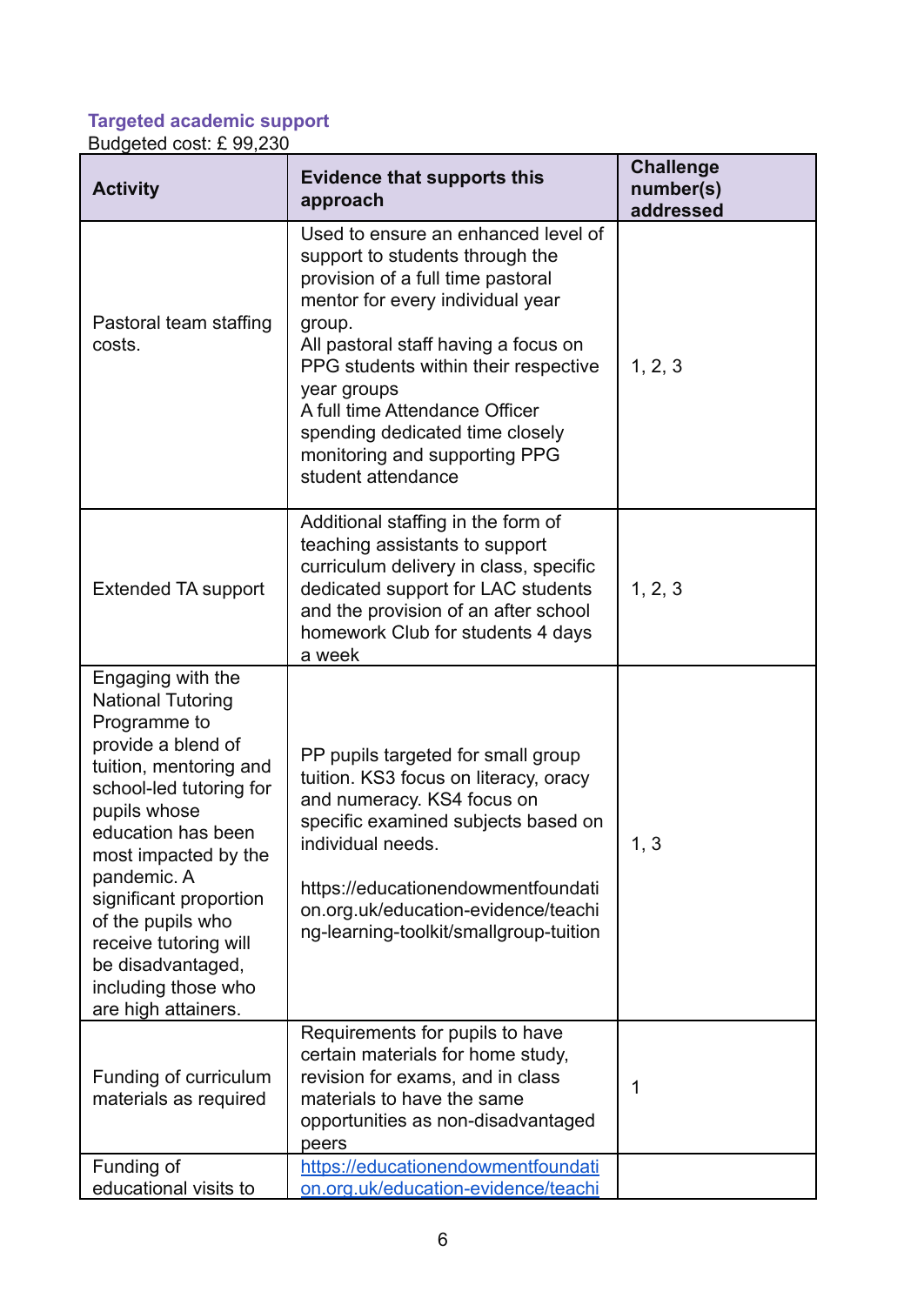| build cultural capital<br>and ensure | ng-learning-toolkit/aspiration-interve<br>ntions |  |
|--------------------------------------|--------------------------------------------------|--|
| disadvantaged pupils                 |                                                  |  |
| do not miss out on<br>opportunities. |                                                  |  |
|                                      |                                                  |  |

### **Wider strategies**

Budgeted cost: £ 27,587

| <b>Activity</b>                                                                                                                                                                                                                                                                                                                                                                                                 | <b>Evidence that supports this</b><br>approach                                                                                                                                                                                                                                                                                                                                                                                                                                                                                                                                                                                                                                                                                                                                                                                          | <b>Challenge</b><br>number(s)<br>addressed |
|-----------------------------------------------------------------------------------------------------------------------------------------------------------------------------------------------------------------------------------------------------------------------------------------------------------------------------------------------------------------------------------------------------------------|-----------------------------------------------------------------------------------------------------------------------------------------------------------------------------------------------------------------------------------------------------------------------------------------------------------------------------------------------------------------------------------------------------------------------------------------------------------------------------------------------------------------------------------------------------------------------------------------------------------------------------------------------------------------------------------------------------------------------------------------------------------------------------------------------------------------------------------------|--------------------------------------------|
| Subsidy for the cost<br>of school uniform for<br>all PPG student                                                                                                                                                                                                                                                                                                                                                | To remove barriers of attendance,<br>uniform subsidy can be provided for<br>parents in receipt of free school<br>meals                                                                                                                                                                                                                                                                                                                                                                                                                                                                                                                                                                                                                                                                                                                  | 1, 2                                       |
| There is intrinsic<br>value in teaching<br>pupils creative and<br>performance skills<br>and ensuring<br>disadvantaged pupils<br>access a rich and<br>stimulating arts<br>education. Arts<br>participation may be<br>delivered within the<br>core curriculum, or<br>through<br>extracurricular or<br>cultural trips which<br>can be subject to<br>financial barriers for<br>pupils from deprived<br>backgrounds. | Arts participation is defined as<br>involvement in artistic and creative<br>activities, such as dance, drama,<br>music, painting, or sculpture. It can<br>occur either as part of the curriculum<br>or as extra-curricular activity.<br>Arts-based approaches may be used<br>in other areas of the curriculum,<br>such as the use of drama to develop<br>engagement and oral language<br>before a writing task. Participation<br>may be organised as regular weekly<br>or monthly activities, or more<br>intensive programmes such as<br>summer schools or residential<br>courses.<br>https://educationendowmentfoundati<br>on.org.uk/educationevidence/teachin<br>g-learning-toolkit/arts-participation<br>https://educationendowmentfoundati<br>on.org.uk/educationevidence/teachin<br>g-learning-toolkit/aspirationinterventi<br>ons | 1, 2, 3                                    |
| Attendance<br>systems in place to<br>track and improve<br>attendance of<br>disadvantaged.<br>Regular parental<br>engagement re:<br>attendance and PA                                                                                                                                                                                                                                                            | As outlined in the research below,<br>lack of attendance can be one of the<br>single biggest factors in attitudes to<br>school and attainment<br>https://www.gov.uk/government/publi<br>cations/absenceand-attainment-at-k<br>ey-stages-2-and-4-2013-to-2014                                                                                                                                                                                                                                                                                                                                                                                                                                                                                                                                                                            | $\overline{2}$                             |
| Development of<br>tracking systems for<br>disadvantaged                                                                                                                                                                                                                                                                                                                                                         | https://educationendowmentfoundati<br>on.org.uk/education-evidence/teachi<br>ng-learning-toolkit/homework                                                                                                                                                                                                                                                                                                                                                                                                                                                                                                                                                                                                                                                                                                                               | 1, 2                                       |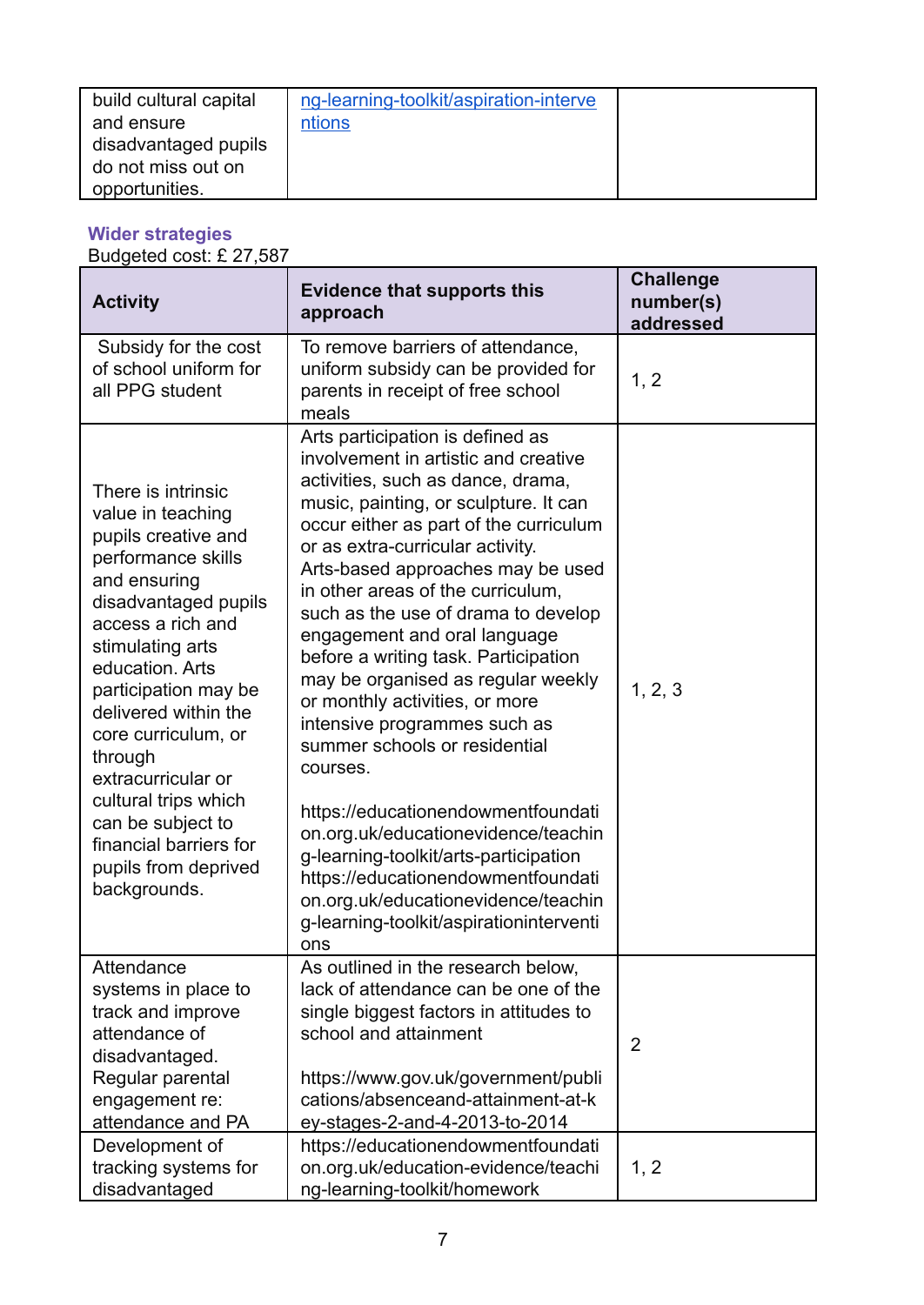| homework to identify<br>barriers to out of<br>class learning.<br>Monitoring by<br>HoDs/HoYs to identify<br>barriers to out of<br>class learning that<br>can be removed. |                                                                                                                                                                                                               |         |
|-------------------------------------------------------------------------------------------------------------------------------------------------------------------------|---------------------------------------------------------------------------------------------------------------------------------------------------------------------------------------------------------------|---------|
| Contingency fund for<br>acute issues.                                                                                                                                   | Based on our experiences and those<br>of similar schools to ours, we have<br>identified a need to set a small<br>amount of funding aside to respond<br>quickly to needs that have not yet<br>been identified. | 1, 2, 3 |

**Total budgeted cost: £256,634**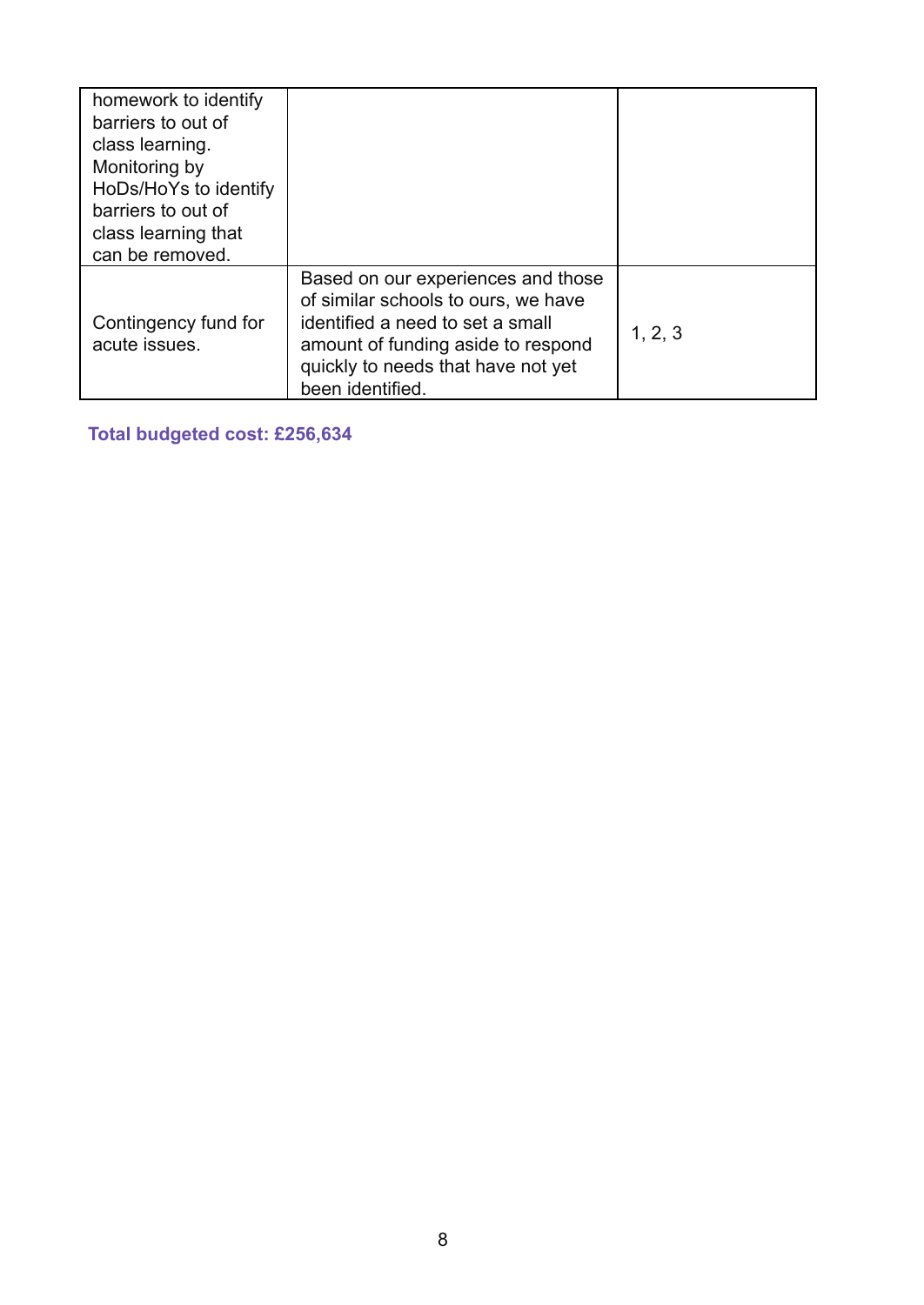# **Part B: Review of outcomes in the previous academic year**

### **Pupil premium strategy outcomes**

This details the impact that our pupil premium activity had on pupils in the 2020 to 2021 academic year.

While there are no accountable performance measures for 2021, all submitted teacher assessed grades were based on standardised assessments carried out under exam conditions in class.

The teacher assessed grades have been entered into our data analysis programme and analysis carried out using the 2019 coefficients. Based on these grades PP pupils achieved a P8 score of +0.21 vs full cohort of +0.48 giving a disadvantaged gap of -0.27

Comparing to the 2020 centre assessed grades where PP pupils achieved a P8 score of +0.07, and the PP gap was -0.25

Comparing to the 2019 exam series where PP pupils achieved a P8 score of -0.63, and the PP gap was -0.43 .

The 2021 outcomes are a significant improvement for PP pupils both in terms of overall progress in the last two years and reduction in the disadvantaged gap in the last 3 years.

Continuing professional development enabled staff to access appropriate educational training to support the teaching of disadvantaged students and enable the closing of the attainment gap. CPD was provided on common strategies for improving disadvantaged engagement, providing curriculum resources and support in classroom.

SEND - Use of funding for staff salary to support students with accessing learning such as SENCO was effective, with good PP engagement in learning leading to stronger outcomes as shown above.

Attendance - Use of funding for staff salary to improve attendance of PP pupils through the year was effective, with PP attendance coming closer to in line with all attendance.

Catering - High percentage of FSM take up and free breakfasts. Students ready to learn and can sustain learning past end of usual day through receiving additional sustenance.

Rewards - Reward events throughout the year has led to increase in number of pupils gaining no negative points and maintaining 100% attendance.

Curriculum materials including revision guides - Enabled equal access to resources leading to improved outcomes for these students.

Library/raising literacy initiatives - Consistent literacy focus and improved literacy skills. Access to current and high quality books.

Exam fees - Removal of any barriers to student examination success including mock exams and in class assessments that formed basis of TAG grades. Personalised support as standard in mocks, etc. leads to consistent approach to external examinations and improved outcomes.